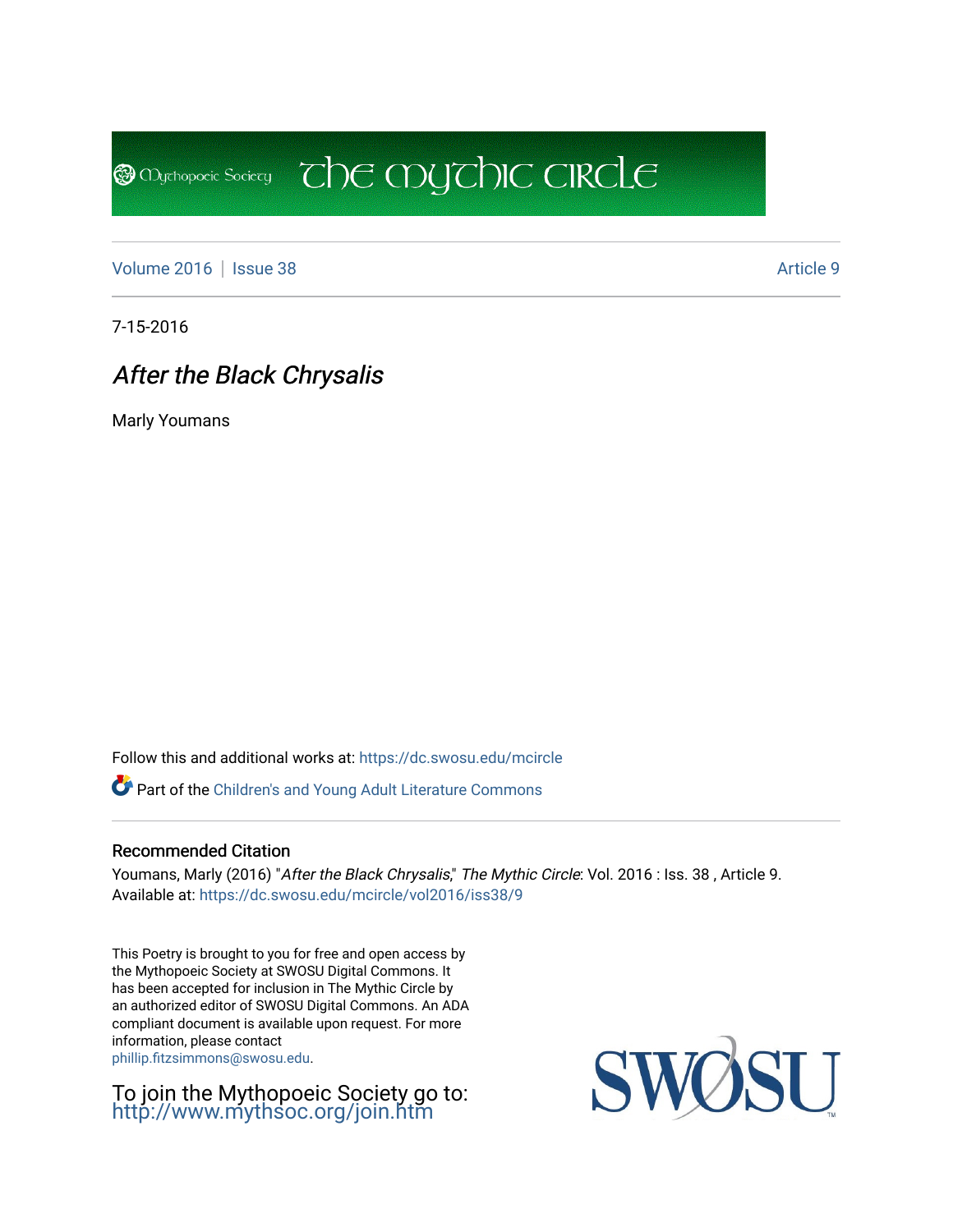### Mythcon 52: The Mythic, the Fantastic, and the Alien

Albuquerque, New Mexico; July 29 - August 1, 2022 <http://www.mythsoc.org/mythcon/mythcon-52.htm>



#### Abstract

Cracked. Cracked open—praise To that, for that, praise That the black, feathery lint Was washed clean from my face, That the black, feathery lint Came off in wisps and shreds And crinkled threads Like thrums from a loom, Like lines of false poetry, Like cat fur in the mouth On waking.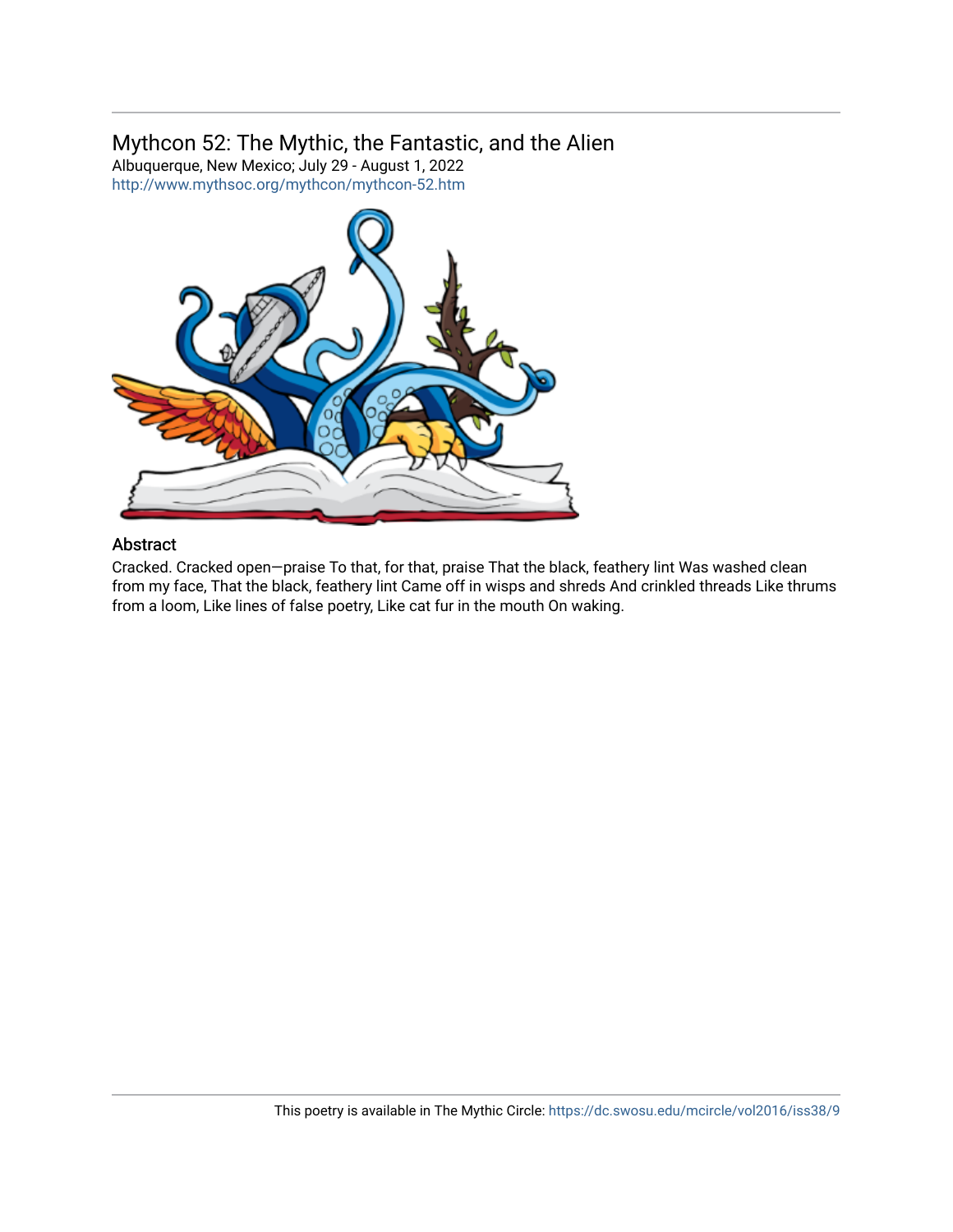# After the Black Chrysalis

by

## Marly Youmans

Cracked. Cracked open—praise To that, for that, praise That the black, feathery lint Was washed clean from my face, That the black, feathery lint Came off in wisps and shreds And crinkled threads Like thrums from a loom, Like lines of false poetry, Like cat fur in the mouth On waking.

For hours I lay Motionless While they licked The black, feathery lint From my mouth and ears, While they combed With fingers and lice combs The black, fine-feathery lint From my hair. Grateful. Praise To them, all Backing away, Leaving me With the hush (Praise to the hush) And the mirrors.

In the black I had turned to melt, Rippling pour of metanoia, My body, my mind a creek Bearing sticks and leaves,

Tearing them over the rocks, Far-faring, far, far Until I knew no place, No likenesses, No name, no map. Nothing pinned me. Nothing moored.

Then came. Then, came The further change. Like a terrible Vice in the gut, When a medicine Comes and goes Gathering up a sickness, Smoothing the rumpled muscles, A relentless hand that gathers, A waistband sewn On a gathered dress—like that, I Was born again, Gathered into the air, Into the company Of the others. Washed, I was All Wash, All sparkle, All dewdrops.

They hung me From rafters to dry. They left me there to dry In long loneliness, And when my joints

The Mythic Circle #38, pg. 2